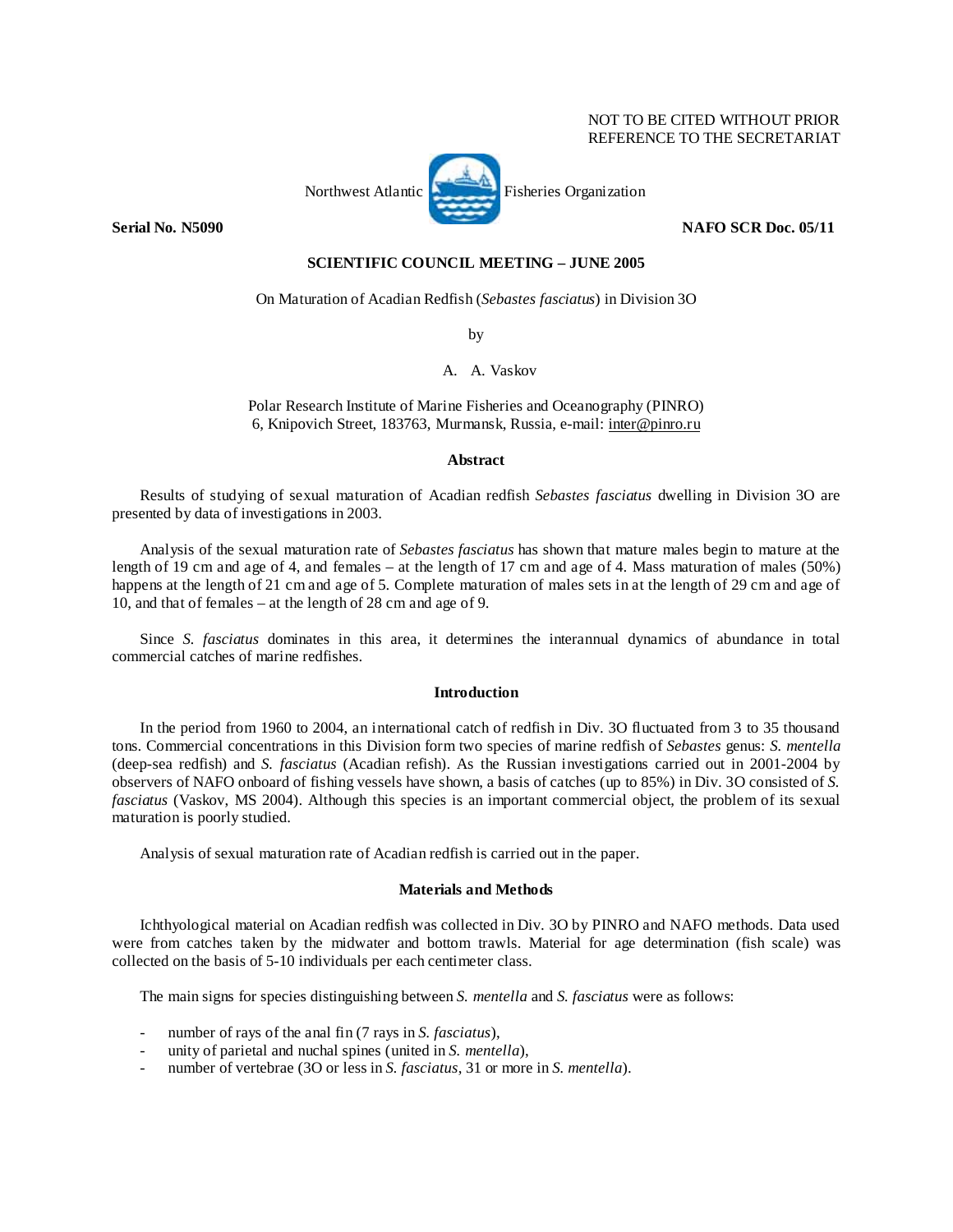Individuals, which undoubtedly belonged to *S. fasciatus*, were selected to the age sample. Maturity scales developed by V. P. Sorokin (Sorokin, 1958, 1960) were used to determine sexual maturity. Mass maturation was determined as reaching of maturation by 50% of fish.

Sexual maturation rate (*P*) of redfish was approximated by means of the logic curve by a formula:

$$
P=\frac{1}{1+e^{a(t-t_{50})}},
$$

where  $a -$  coefficient characterizing an incline of the curve;

*t* – age/length;

*t50* – age/length of 50-% sexual maturation.

#### **Results and Discussion**

*Sexual maturate rate.* Analysis of sexual maturation rate of Acadian redfish in the Div. 3O has shown that mature males are occurred for the first time at the length of 19 cm and age of 4, and females – at the length of 17 cm and age of 4 (Tables 1 and 2). Mass maturation (50%) of males happens at the length of 21 cm and age of 5 (Fig. 1 and 2). 50-% maturation of females takes place at the length of 20 cm and age of 5. Complete maturation of males sets in at the length of 29 cm and age of 10, and that of females – at the length of 28 cm and age of 9.

By data of 2003, later sexual maturation was registered for *S. fasciatus* (Vaskov, MS 2004). However, these results were obtained during mass measurements of fish and in the process of analysis of their feeding with a probability of *S. mentella* occurrence.

Canadian researchers determine sexual maturation of redfish by maturation scales described in the paper of I-H. Ni and W. Templeman (Ni and Templeman, 1985). These scales coincide with scaled developed by V. P. Sorokin (Sorokin, 1958 and 1960). By results of investigations in Div. 3O, I-H, Ni and E. J. Sandeman noted that *L50* for males of unseparated species *S. fasciatus* and *S. mentella* constituted 18.23 cm, for females it was 27.73 cm (Ni and Sandeman, 1984). Later Canadian investigations have shown that by results of two series of observations the average  $L_{50}$  for males constitutes 21.5 cm and for females - 27.5 cm (Power and Orr, MS 2002; Power, MS 2003). However, these data were also obtained for undistinguished species *S. fasciatus* and *S. mentella*.

Results of investigations of a number of vertebrae in marine redfishes have shown that *S. fasciatus* dominate in waters of the Nova Scotian shelf (Ni, MS 1981). By data of V. V. Barsukov and G. P. Zakharov (Barsukov and Zakharov, 1972) in Div. 4W on the Nova Scotian shelf males and females of *S. fasciatus* begin to reach sexual maturation at the length of 19 cm. More than half of males 22 cm long has already been mature (Table 3).

Thus, the obtained data on rate of sexual maturation of *S. fasciatus* in Div. 3O have more similar character with data for this species in Div. 4W.

*Length composition.* In accordance with data obtained from observers onboard of fishing vessels, the main portion of catches in Div. 3O in 1999-2004 consisted of redfish 22-25 cm long (Fig. 3). In spite of the increase of the catch, length frequency of redfish in 1999-2002 did not change much. Analysis of redfish length frequency in 2004 shows that since *S. fasciatus* dominates in this division just this species determines interannual dynamics of abundance.

#### **References**

- BARSUKOV, B. B., and G. P. ZAKHAROV. 1972. Morphological and biological peculiarities of Acadian redfish. Commercial fishes of the Northwest Atlantic and their dwelling conditions. *Trudy PINRO*, **28**: 143-173 (in Russian).
- NI, I-H. MS 1981. The Use of Vertebrae Frequencies to Indicate the Distribution of Sharp-beaked Redfish, *Sebastes mentella* and *S. fasciatus*. 1981. *NAFO SCR Doc*., No. 70, Serial No. N354, 17 p.
- NI, I-H., and E. J. SANDEMAN. 1984. Size at maturity for Northwest Atlantic redfishes (*Sebastes*). *Can. J. Fish. Aquat. Sci*., **41**: 1753-1762.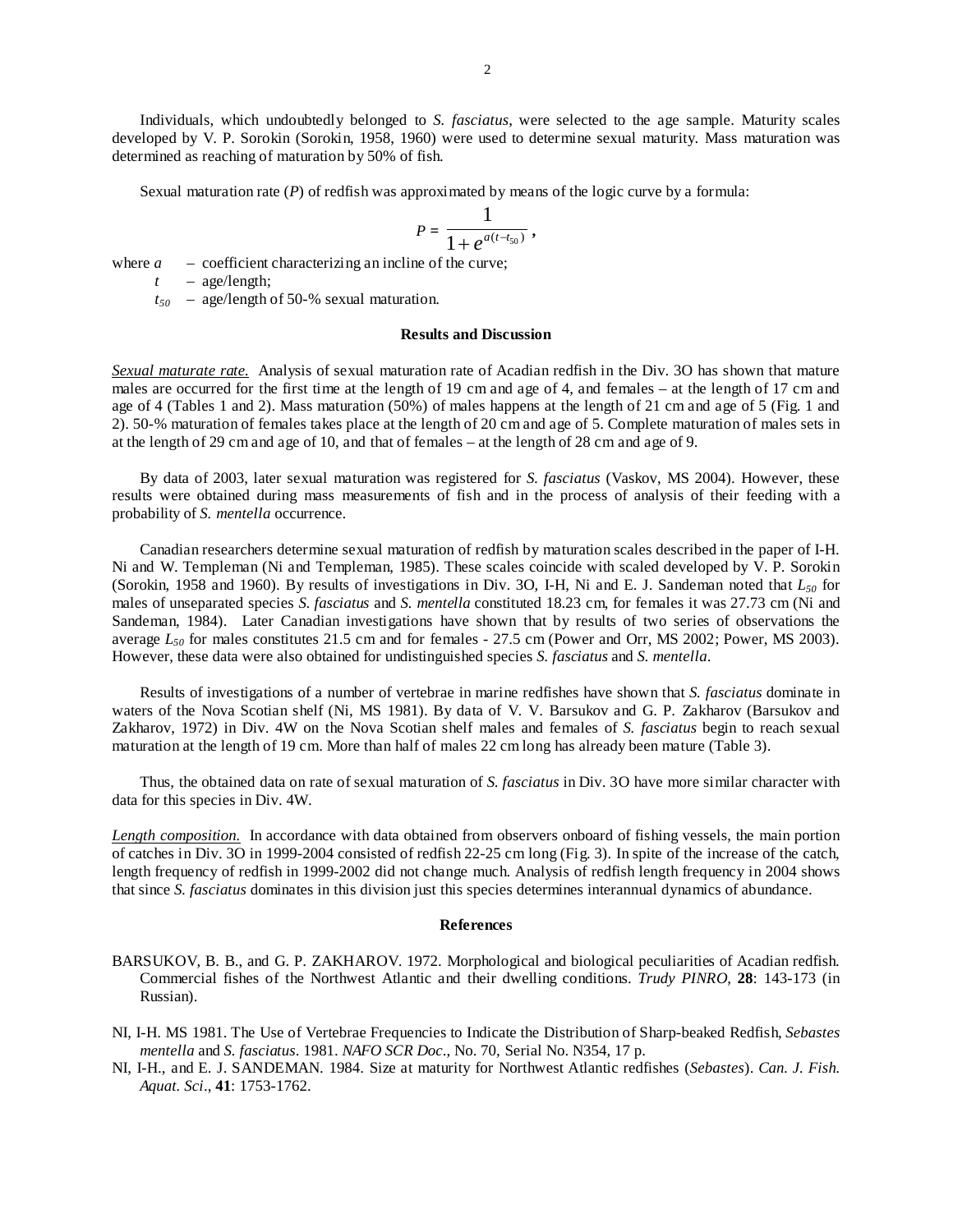- NI, I-H., and W. TEMPLEMAN. 1985. Reproductive cycles redfishes (*Sebastes*) in Southern Newfoundland waters. *J. Northw. Atl. Fish. Sci*., 6: 57-63.
- POWER, D., and D. ORR. MS 2002. Information relevant to the Canadian request to the Scientific Council with respect to the redfish stock in Division 3O. *NAFO SCR Doc*., No. 79, Serial No. N4693, 21 p.
- POWER, D. MS 2003. An Assessment of the Redfish in NAFO Division 3O. *NAFO SCR Doc*., No. 63, Serial No. N4882, 30 p.
- SOROKIN, V. P. 1958. On the biology of reproduction of *Sebastes marinus* L. and *Sebastes mentella* Travin in the Barents and Norwegian Seas. *Trudy soveshchaniya po phisiologii ryb.* 1958. *AS USSR Press.*Vyp.2. p.158-170 (in Russian).
- SOROKIN, V. P. 1960. On the migrations of redfish *Sebastes mentella* Travin from the Bear Island-Spitsbergen stock. *In:* Soviet fisheries research in the seas of the European North. 1960. *M.* p. 291 (in Russian).
- VASKOV, A. A. MS 2004. On the issue of redfish management in Division 3O. NAFO SCR Doc., No. 8, Serial No. N4953, 12 p.

| Length, cm | Males | Females |  |
|------------|-------|---------|--|
| 17         | 0.0   | 12.5    |  |
| 18         | 0.0   | 28.6    |  |
| 19         | 38.5  | 50.0    |  |
| 20         | 40.0  | 45.5    |  |
| 21         | 55.6  | 64.3    |  |
| 22         | 47.3  | 85.7    |  |
| 23         | 75.0  | 100.0   |  |
| 24         | 96.0  | 100.0   |  |
| 25         | 100.0 | 94.4    |  |
| 26         | 100.0 | 93.8    |  |
| 27         | 100.0 | 100.0   |  |
| 28         | 100.0 | 100.0   |  |
| 29         | 100.0 | 100.0   |  |
| 30         | 100.0 | 100.0   |  |
| 31         | 100.0 | 100.0   |  |
| 32         | 100.0 | 100.0   |  |
| 33         | 100.0 | 100.0   |  |
| 34         | 100.0 | 100.0   |  |
| 35         | 100.0 | 100.0   |  |
| 36         | 100.0 | 100.0   |  |
| 37         | 100.0 | 100.0   |  |
| 38         | 100.0 | 100.0   |  |
| 39         | 100.0 | 100.0   |  |
| 40         | 100.0 | 100.0   |  |
| 41         | 100.0 | 100.0   |  |
| 42         | 100.0 | 100.0   |  |
| 43         | 100.0 | 100.0   |  |

Table 1. Sexual maturity of Acadian redfish in NAFO Div. 3O by size groups, %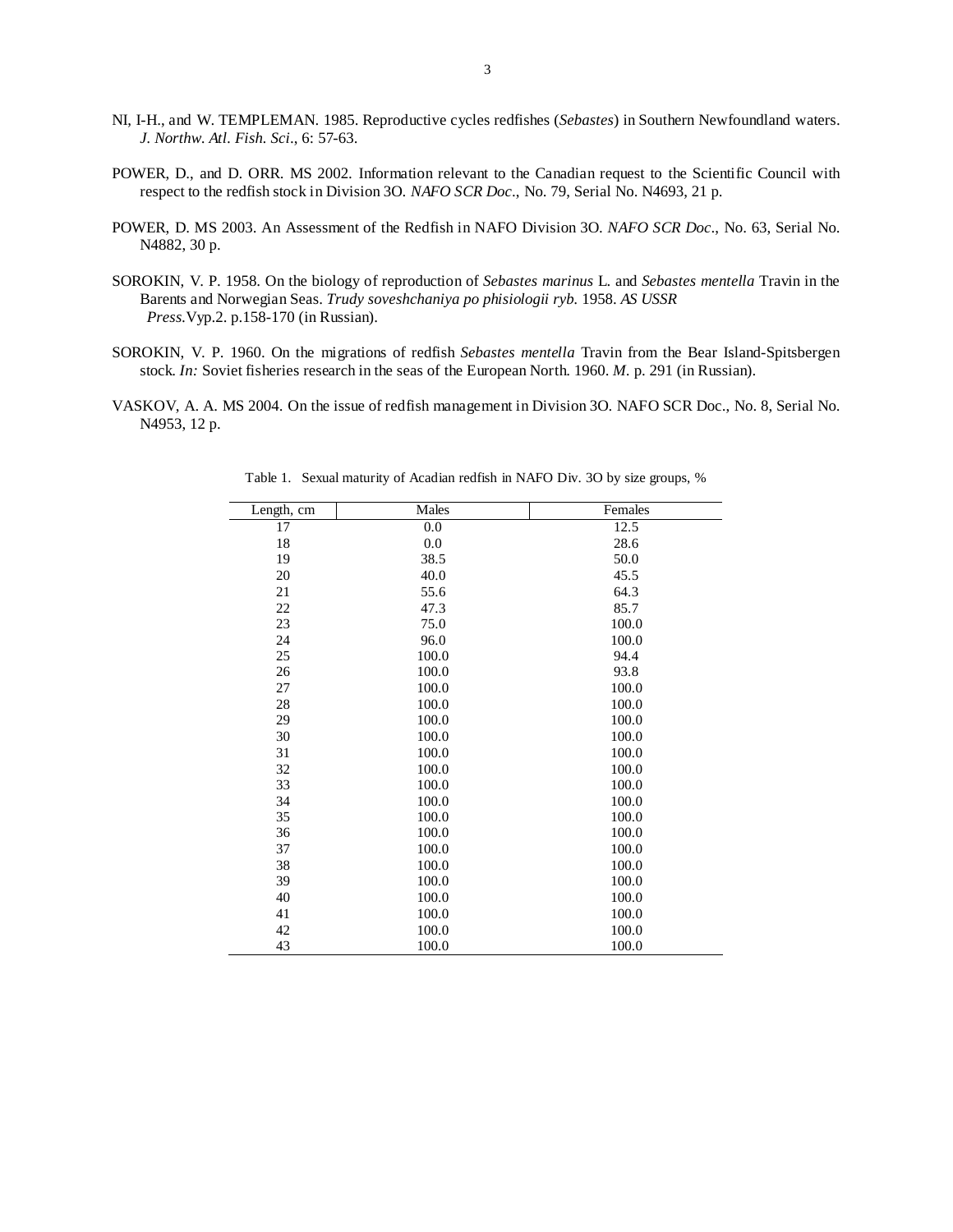| Age            | Males | Females |  |
|----------------|-------|---------|--|
| $\overline{4}$ | 5.3   | 13.3    |  |
| 5              | 30.8  | 40.0    |  |
| 6              | 70.5  | 81.4    |  |
| 7              | 86.0  | 95.6    |  |
| 8              | 100.0 | 100.0   |  |
| 9              | 100.0 | 100.0   |  |
| 10             | 100.0 | 100.0   |  |
| 11             | 100.0 | 100.0   |  |
| 12             | 100.0 | 100.0   |  |
| 13             | 100.0 | 100.0   |  |
| 14             | 100.0 | 100.0   |  |
| 15             | 100.0 | 100.0   |  |
| 16             | 100.0 | 100.0   |  |
| 17             | 100.0 | 100.0   |  |
| 18             | 100.0 | 100.0   |  |

Table 2. Sexual maturity of Acadian redfish in NAFO Div. 3O by age groups, %.

Table 3. Relative number of mature *S. fasciatus* of different length, % (Barsukov, Zakharov, 1972).

|         | Div. 4W        |                          |         |     |  |
|---------|----------------|--------------------------|---------|-----|--|
| Length, | Males          |                          | Females |     |  |
| cm      | $\mathbf n$    | $\%$                     | n       | %   |  |
| 16      | 11             |                          | 6       |     |  |
| 17      | 14             |                          | 9       |     |  |
| 18      | 17             |                          | 18      |     |  |
| 19      | 24             | 12                       | 25      | 8   |  |
| 20      | 24             | 33                       | 42      | 21  |  |
| 21      | 37             | 57                       | 36      | 31  |  |
| 22      | 13             | 62                       | 29      | 55  |  |
| 23      | 8              | 63                       | 29      | 69  |  |
| 24      | 5              | 100                      | 16      | 88  |  |
| 25      | $\overline{c}$ | 100                      | 21      | 81  |  |
| 26      |                | 100                      | 7       | 100 |  |
| 27      |                | $\overline{\phantom{a}}$ | 6       | 100 |  |
| 28      |                |                          | 4       | 100 |  |
| 29      |                |                          | 6       | 100 |  |
| 30      |                |                          | 4       | 100 |  |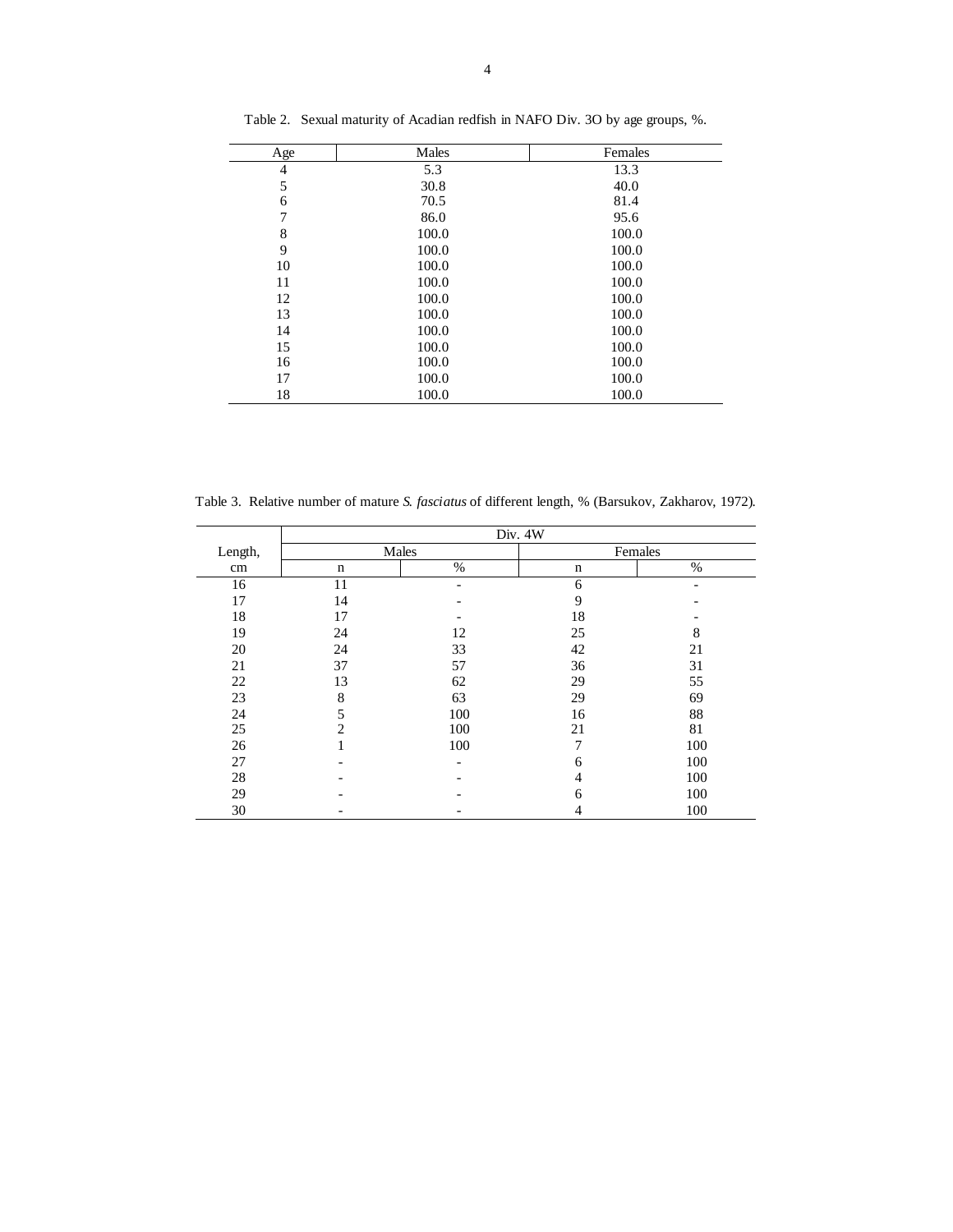

Fig. 1. Proportion of mature Acadian redfish in different length groups.



Fig. 2. Proportion of mature Acadian redfish in different age groups.